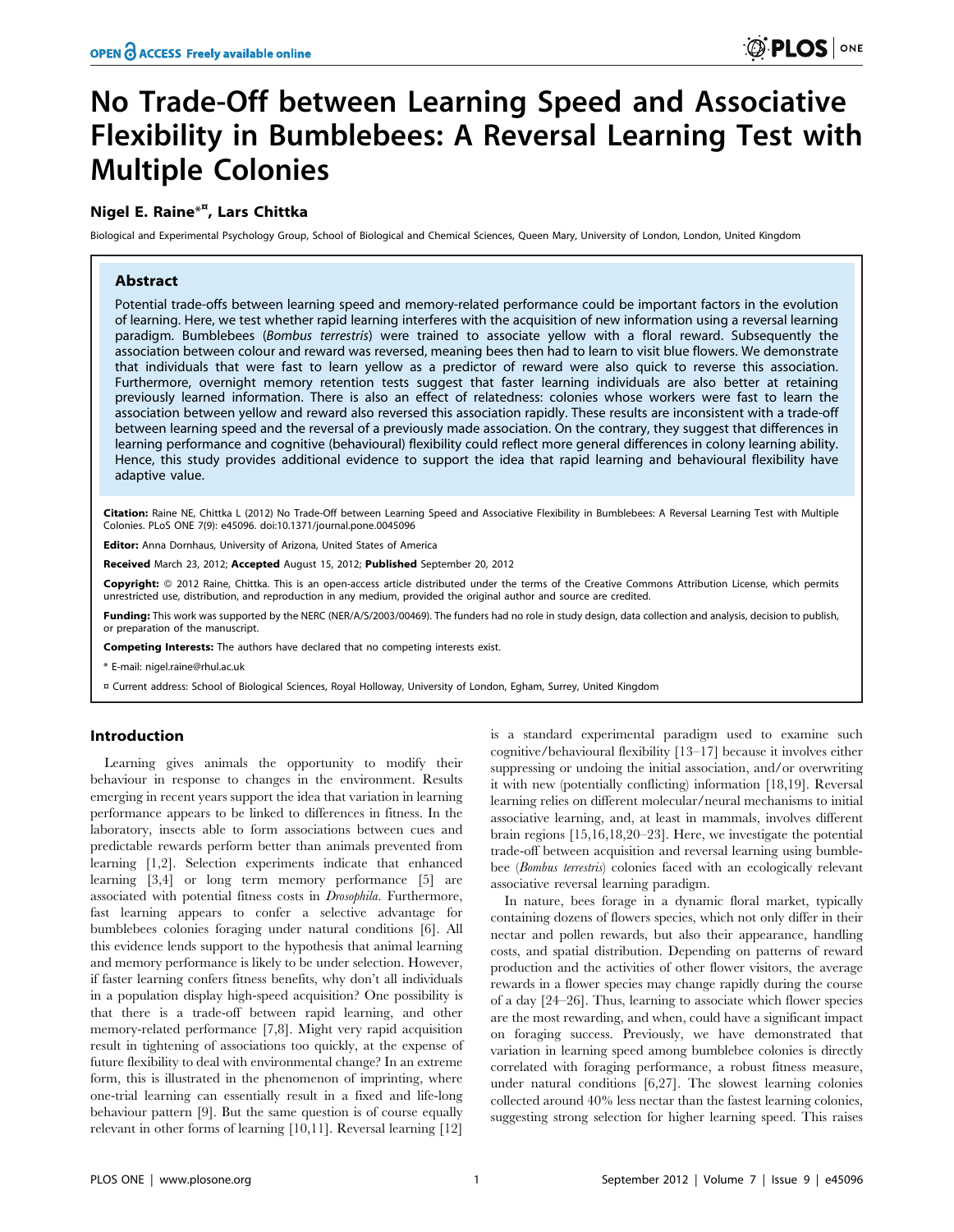the question of what maintains this appreciable intercolony variation in learning speed.

The apparent fitness costs of enhanced cognitive performance in insects [3–5] could create an investment trade-off between learning/memory and other essential functions (e.g. immunity). While mounting an immune response to fight an infection reduces the ability of individual bees to both form and recall a learnt association [28,29], there is no evidence for an investment tradeoff between learning and immune function at the colony level [30]. An alternative hypothesis is a potential trade-off between learning speed and memory-related performance such that rapid learning (and memory consolidation) might interfere with the acquisition of new (potentially conflicting) information [18,31,32]. For example, bees can learn the necessary motor skills to effectively extract rewards from multiple flower species, but task efficiency suffers if bees juggle multiple memories in a short time period [33,34]. During acquisition, a learnt association becomes consolidated (stabilised) as a memory trace over time. Memory consolidation may occur during the initial acquisition of the association or may happen multiple times (reconsolidation) after the memory is retrieved [31,35]. Results from honeybees (Apis mellifera) suggest there are differences in the cellular mechanisms of memory consolidation following initial and reversal learning [23,36], underlining the differences in these two learning processes. A simple way to test whether rapid initial learning interferes with acquiring new (and potentially conflicting) information is a reversal learning paradigm, which involves suppressing an earlier (learned) association while a new association is formed [14,19,37,38]. Here we compare variation in learning performance amongst individual workers within the same colony and among colonies. Whilst learning occurs at the individual level, bumblebee reproduction is restricted to a subset of individuals within each colony. Hence heritable intercolony (rather than inter-individual) variation in performance forms the raw material upon which any selection for learning ability could act [39–41]. If a trade-off exists between rapid learning and other memory-related performance, we expect faster learning colonies in the initial phase to learn more slowly than other colonies in the reversal foraging scenario.

#### Materials and Methods

We obtained bumblebee (Bombus terrestris dalmatinus) colonies from Koppert Biological Systems (Berkel en Rodenrijs, Netherlands). Prior to experiments, bees were fed pollen and artificial nectar ad libitum without exposure to coloured stimuli associated with food. All workers were uniquely marked on the thorax with numbered, coloured tags (Opalith tags, Christian Graze KG, Germany). This allowed individuals to be accurately identified in laboratory learning experiments.

Controlled illumination for laboratory experiments was provided by high frequency fluorescent lighting (TMS 24F lamps with 4.3 kHz ballasts, Philips, Netherlands fitted with Activa daylight tubes, Osram, Germany) to simulate natural daylight above the bee flicker fusion frequency.

## Learning performance

Pre-training. Bees were pre-trained to forage from 20 bicoloured, blue and yellow, artificial flowers in a laboratory flight arena. The square, bicoloured flowers were constructed from two halves (each  $12\times24$  mm): one yellow (Perspex® Yellow 260) the other blue ( $Perspex^@$  Blue 727). During pre-training all bicoloured flowers were rewarded with 50% (w/w) sucrose solution providing previously colour-naïve bees with an equal chance to associate both colours with reward [6,27]. Bees

completing at least 5 consecutive foraging bouts on bicoloured flowers were selected for training.

Results from a pilot study indicate that variation in the number of pre-training bouts, beyond this threshold of 5 consecutive foraging bouts, does not significantly affect the speed with which bees subsequently learn to associate yellow as a predictor of reward. The learning performance of 20 bees (from a single colony) was assessed using the same paradigm as the initial training phase in experiment 2 (see below). Individual bees varied in the number of pre-training bouts they performed (range  $= 5-24$ ) bouts) prior to training. The number of pre-training bouts performed by a bee was not significantly correlated with subsequent learning speed (*t* value) during training (when yellow flowers were rewarding and blue flowers were empty: Spearman's rank correlation coefficient  $(r_s) = -0.270$ , n = 20, p = 0.249).

Experiment 1: Inter-individual variation in learning performance. Foragers were trained individually in a flight arena containing 15 blue ( $Perspex^@$  Blue 727) and 15 yellow (Perspex<sup>®</sup> Yellow 260) artificial flowers (each  $24\times24$  mm). During the first phase of training (initial learning), yellow flowers were most rewarding (each contained 10  $\mu$ l of 50% (w/w) sucrose solution), whilst blue flowers contained lower concentration rewards (10  $\mu$ l of 25% (w/w) sucrose solution). We recorded the choice sequence made by each bee from the time it first entered the flight arena, until it made at least 100 flower choices (over at least two consecutive foraging bouts), including the first time it probed a more rewarding (yellow) flower, plus any choices made before this first probing event. In all cases this resulted in the bee reaching saturation performance on the initial learning task.

The following morning we tested overnight memory retention of the initial phase of the learning task with an unrewarded choice test. Each test bee was observed during a single foraging bout in the flight arena containing 15 blue and 15 yellow unrewarded artificial flowers. During this bout we recorded the number of times the test bee chose each flower colour from which we could calculate its learned colour preference for yellow.

Following the overnight memory retention test, we reversed the association between flower colour and reward (reversal learning): therefore, in this second training phase, blue flowers were most rewarding (each contained 10  $\mu$ l of 50% (w/w) sucrose solution), whilst yellow flowers contained lower concentration rewards (10  $\mu$ l of 25% (w/w) sucrose solution). We recorded all flower choices made by each bee (following the reversal of rewarding flower colour) until it made at least 100 flower choices including the first time it probed a blue (more rewarding) flower in the second training phase (plus any choices made before this first probing event). Hence, each bee made at least 200 flower choices in total, i.e. at least 100 choices in each of the two, initial (day 1) and reversal (day 2), training phases. In total we tested 18 bees from a single colony in this experiment.

Experiment 2: Intercolony variation in learning performance. The general training procedure for this experiment was similar to that described for experiment 1. Foragers were trained individually, in a flight arena containing 10 blue and 10 yellow artificial flowers. During the first phase of training (initial learning), yellow flowers were rewarding (each contained 15  $\mu$ l of 50% (w/w) sucrose solution), whilst blue flowers were empty (completely unrewarding). Each bee was observed until it made at least 100 flower choices, including the first time it probed a rewarding (yellow) flower. Upon completion of the initial learning phase of training, we immediately reversed the association between flower colour and reward (reversal learning): therefore, in this second training phase, blue flowers were rewarding (each contained 15  $\mu$ l of 50% (w/w) sucrose solution), and yellow flowers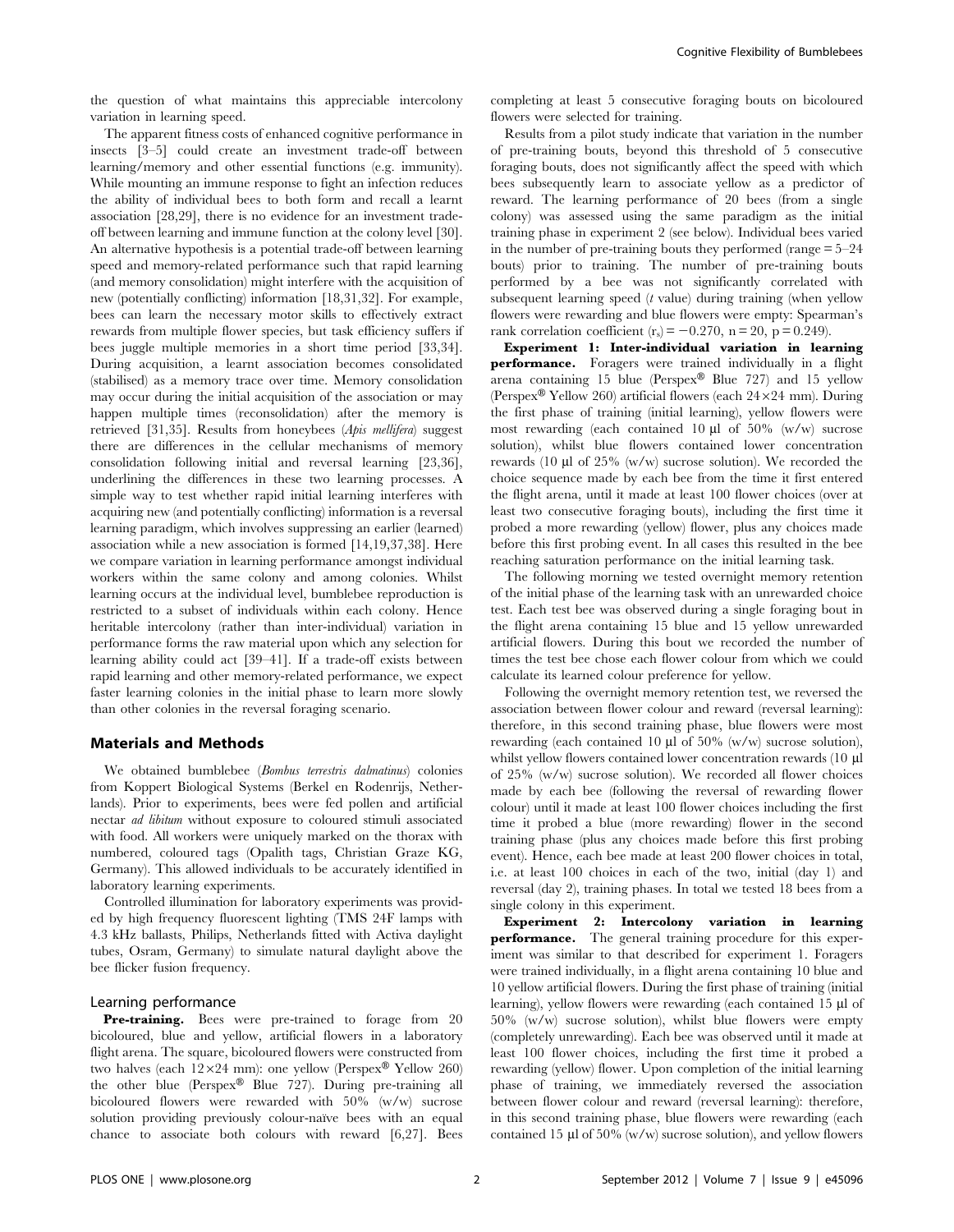were now unrewarding (empty). Hence initial and reversal phases of the learning task were conducted on the same day (meaning that overnight memory retention of the association of yellow as a predictor of reward learned during the initial training phase could not be assessed). We recorded all flower choices made by each bee (following the reversal of rewarding flower colour) until it made at least 100 flower choices, including the first time it probed a rewarding (blue) flower (plus any choices made before this first probing event). Hence, each bee made at least 200 flower choices in total, i.e. at least 100 choices in each of the initial and reversal training phases.

Fifteen bees were trained from each of six colonies (i.e. 90 bees in total) of which 80 completed both training phases (of the 10 bees that failed to complete reversal training 6 failed to probe a blue (rewarding) flower and 4 ceased foraging before completing a sufficient number of flower choices). In both experiments flowers were changed and their positions re-randomized between foraging bouts to prevent bees using scent marks or previous flower positions as predictors of reward. Flower colours were selected so that bees had to overcome their innate preference for blue [42,43], before associating yellow (one of their innately least favourite colours) with reward during the initial training phase. Bees were then challenged to reverse this association in the reversal training phase. Some earlier studies suggest a correlation between bumblebee worker body size and learning and memory performance [44,45], although we have not found such a correlation in our work [27]. Nonetheless, because body size is correlated with sensory performance in some tasks [46,47], thorax width measurements were taken for each test bee as a measure of body size.

Learning data were collected simultaneously from multiple colonies, with observers moving haphazardly between colonies when foragers were ready for training (i.e. when bees choose to participate in the paradigm). Hence, while there will always be some minor variation in conditions (e.g. time of day) when each bee was tested our approach should not have introduced any systematic (consistent) differences among colonies in variables (at least partially) outside experimenter control. This view is supported as we see no significant difference among colonies in the average time of day when training started (Table 1a). All colonies began this experiment at a similar age/developmental stage and we ensured they all had equal access to food throughout the experimental period. We found no significant variation among colonies in the average number or duration of bouts performed in either the initial or reversal training phases (Table 1b–e). While minor variation in 'uncontrolled parameters' is inevitable, even under laboratory conditions, this actually enhances the ecological relevance of our results since when foraging in the field bees are learning in the face of significantly greater variation in environmental conditions.

# Fitting learning curves

In both experiments, bees were regarded as choosing a flower when they either approached (inspected), or landed on it (although landing on a flower did not necessarily result in a feeding (probing) event). Approach (inspection) flights have been found to be informative as indicators of floral choice in our paradigm, since we found that bumblebees increased the frequency of both approach flights and landing events to the (more) rewarding flower colour with increasing individual experience (see Figure 1, [48]).

Bees are highly sensitive to the sugar concentration of nectar and will choose more concentrated nectar when it is available [37,49,50]. Hence, choosing the most rewarding (experiment 1)/ sole rewarding (experiment 2) flower colour was regarded as

|                                       |                                                                                 | Table 1. Intercolony variation in seven training parameters for experiment 2. |                             |                           |                           |                           |                                                                                                                                                                                                                                                                                                                                                                                                                                                                                                                                                                                                                                                                                 |
|---------------------------------------|---------------------------------------------------------------------------------|-------------------------------------------------------------------------------|-----------------------------|---------------------------|---------------------------|---------------------------|---------------------------------------------------------------------------------------------------------------------------------------------------------------------------------------------------------------------------------------------------------------------------------------------------------------------------------------------------------------------------------------------------------------------------------------------------------------------------------------------------------------------------------------------------------------------------------------------------------------------------------------------------------------------------------|
|                                       |                                                                                 |                                                                               |                             |                           |                           |                           |                                                                                                                                                                                                                                                                                                                                                                                                                                                                                                                                                                                                                                                                                 |
| Colony                                | 2                                                                               | Ž,                                                                            | å                           | 8                         | ဦ                         | <b>D10</b>                | Kruskal-Wallis (X <sup>2</sup> ) p-value                                                                                                                                                                                                                                                                                                                                                                                                                                                                                                                                                                                                                                        |
|                                       | mean $\pm$ S.E. (median)                                                        |                                                                               |                             |                           |                           |                           |                                                                                                                                                                                                                                                                                                                                                                                                                                                                                                                                                                                                                                                                                 |
| a) Start time of training             | $11:57 \pm 00:25(11:40)$                                                        | $12:52 \pm 00:35(12:29)$                                                      | $14.07 \pm 00.07$ $(14.12)$ | $13.46 \pm 00.39$ (13.52) | $13:01 \pm 00:34$ (13:11) | $12:44 \pm 00:28$ (13:11) | (10.00) 0.075                                                                                                                                                                                                                                                                                                                                                                                                                                                                                                                                                                                                                                                                   |
| Initial Learning                      |                                                                                 |                                                                               |                             |                           |                           |                           |                                                                                                                                                                                                                                                                                                                                                                                                                                                                                                                                                                                                                                                                                 |
| b) Number of bouts                    | $4.13 \pm 0.35$ (4)                                                             | $4.87 \pm 0.39$ (5)                                                           | $3.8 \pm 0.09$ (4)          | $3.73 \pm 0.42$ (3)       | $3.67 \pm 0.23$ (4)       | $3.73 \pm 0.53$ (3)       | $(7.52)$ 0.185                                                                                                                                                                                                                                                                                                                                                                                                                                                                                                                                                                                                                                                                  |
| c) bout duration/secs                 | 246.7 ± 17.5 (260)                                                              | $267.8 \pm 26.5$ (235)                                                        | 287.9 ± 9.8 (260)           | $354.7 \pm 61.3$ (234)    | 237.6±17.6 (222)          | $271.1 \pm 34.7$ (253)    | (2.53) 0.771                                                                                                                                                                                                                                                                                                                                                                                                                                                                                                                                                                                                                                                                    |
| Reversal Learning                     |                                                                                 |                                                                               |                             |                           |                           |                           |                                                                                                                                                                                                                                                                                                                                                                                                                                                                                                                                                                                                                                                                                 |
| d) Number of bouts                    | $4.27 \pm 0.49$ (4)                                                             | $5.73 \pm 0.57$ (6)                                                           | $4.93 \pm 0.51$ (5)         | 5.14 $\pm$ 0.40 (5)       | $4.47 \pm 0.36$ (4)       | $4.67 \pm 0.65$ (5)       | (5.52) 0.356                                                                                                                                                                                                                                                                                                                                                                                                                                                                                                                                                                                                                                                                    |
| e) bout duration/secs                 | $251.3 \pm 26.9$ (246)                                                          | 260.0 ± 26.6 (241)                                                            | $212.0 \pm 20.3$ (190.5)    | 244.5 ± 26.7 (207.5)      | $227.1 \pm 14.6$ (195)    | $224.7 \pm 24.1$ (199)    | (4.90) 0.428                                                                                                                                                                                                                                                                                                                                                                                                                                                                                                                                                                                                                                                                    |
| Number of Landings                    |                                                                                 |                                                                               |                             |                           |                           |                           |                                                                                                                                                                                                                                                                                                                                                                                                                                                                                                                                                                                                                                                                                 |
| f) yellow lands (initial)             | $29.9 + 2.0(28)$                                                                | $37.4 \pm 2.8$ (33)                                                           | $25.3 \pm 2.2$ (27)         | $31.4 \pm 2.2$ (30)       | $36.1 \pm 2.5$ (36)       | $30.9 + 2.7(29)$          | $(12.41)$ 0.029                                                                                                                                                                                                                                                                                                                                                                                                                                                                                                                                                                                                                                                                 |
| g) blue lands (reversal)              | $32.1 \pm 3.1$ (35)                                                             | 45.7 $\pm$ 4.0 (43)                                                           | $38.0 \pm 3.4$ (40.5)       | $42.1 \pm 2.7$ (43.5)     | 44.0 $\pm$ 3.2 (42)       | $38.7 \pm 4.0$ (38)       | (7.72) 0.173                                                                                                                                                                                                                                                                                                                                                                                                                                                                                                                                                                                                                                                                    |
| doi:10.1371/journal.pone.0045096.t001 | colonies is significant (statistically significant p-values are shown in bold). |                                                                               |                             |                           |                           |                           | (a) The average time when training started for bees in each of the six colonies. The average number (b) and duration (c) of bouts performed by bees in the initial training phase. The average number (d) and duration (e) of<br>choices (including the first time it probed a rewarding flower for the first time). In all cases the mean ( $\pm$ S.E.) and median values are given for each colony. The results from Kruskal-Wallis tests indicate whether vari<br>performed by bees in the reversal training phase. The average number of lander of landings newarding flowers, yellow landings during (i) and blue landings in reversal training (g), during the 100 flower |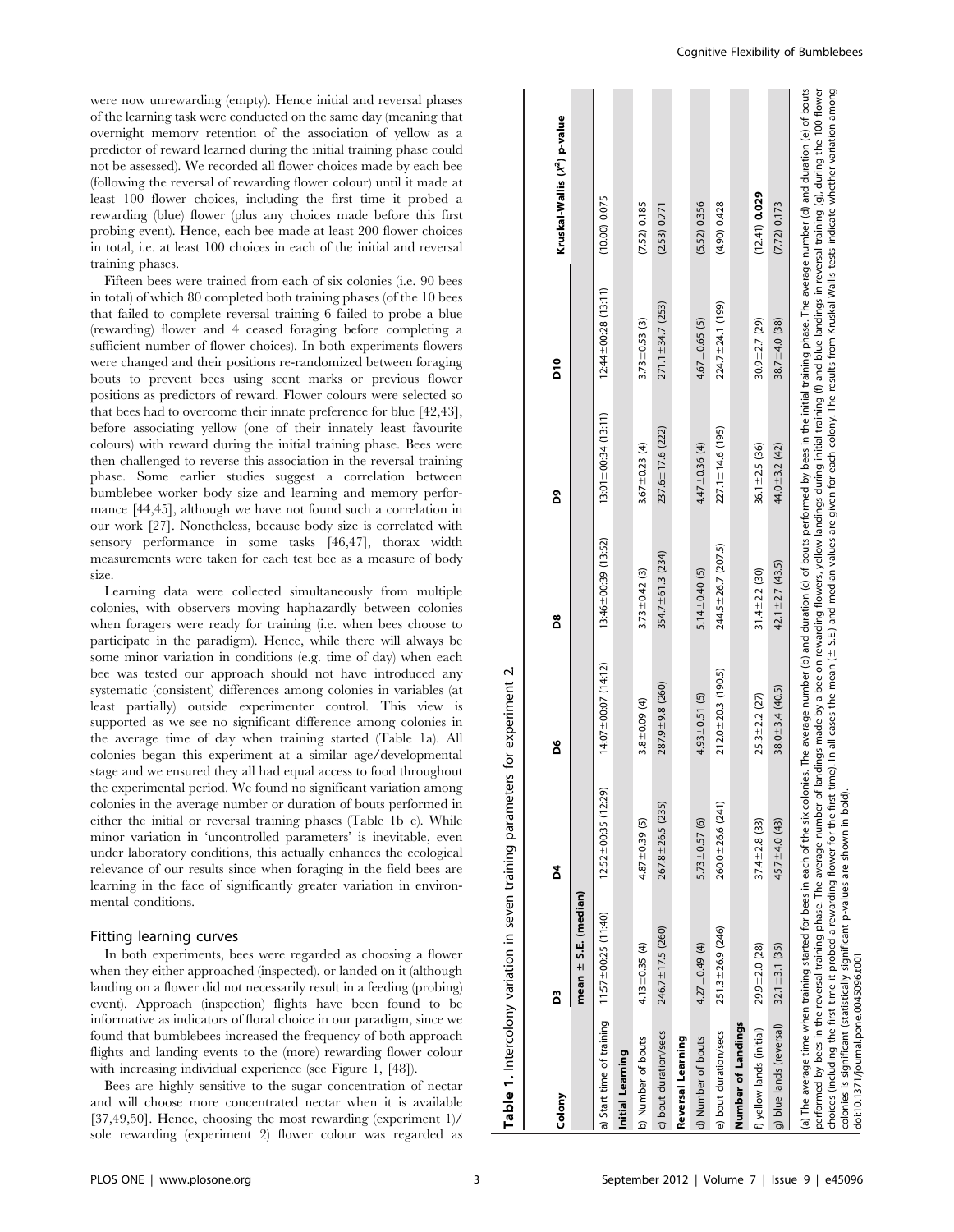

Figure 1. Summary of all flower choices made by foragers in the initial and reversal phase of experiment 2. Choices are broken down into the colony mean (±1 S.E.) numbers of blue and yellow landings (panels A and B) and approaches (panels B and D) made during consecutive bins of 10 flower choices (n = 6 colonies). The flower choices begin with the first time the bee fed from a rewarding flower (yellow in the initial and blue in reversal phase).

doi:10.1371/journal.pone.0045096.g001

'correct', whilst choosing a less rewarding (experiment 1)/totally unrewarding (experiment 2) flower colour was deemed to be an 'error' (the colour of correct choice changed between the initial and reversal learning phases of training).

Two learning curves were fitted to the flower choice data for each individual bee to capture the dynamic nature of the associative learning process in both the initial and reversal phases of training. In each case the starting point for each learning curve was the percentage of errors made (less rewarding or unrewarding flowers chosen) before the bee first probed a (more) rewarding flower for the first time (Figure 2). For bees making fewer than 5 flower choices (either by approaching or landing on them) before probing a rewarding flower ( $n = 0$  of 18 bees experiment 1;  $n = 17$ of 90 (19%) initial phase and 8 of 80 (10%) reversal phase respectively experiment 2), we used the colony mean percentage of errors (calculated from bees making at least 5 such choices). Flower choices made by each bee after (and including) the first time it probed a (more) rewarding flower were evaluated as the number of errors (less rewarding or unrewarding flowers chosen) in each group of 10 choices. Learning curves (first order exponential decay functions:  $y = y_0 + Ae^{-x/t}$  were fitted to these eleven data points (i.e. the starting point and subsequent 10 groups of ten flower choices) for each individual bee, using Microcal Origin® [6]. This was repeated twice for each bee, once for the initial phase in which yellow flowers were (more) rewarding, and again for the reversal phase in which blue flowers were (more) rewarding. In both cases,  $x$  is the number of flower choices made by a bee, starting with the first time it probed a (more) rewarding flower, and  $y$  is the number of errors (i.e. number of less rewarding or unrewarding flowers chosen). The saturation performance level  $(y_0)$  is the number of errors made by a bee after finishing the learning process, i.e. when reaching a performance plateau. The decay constant  $(t)$  is a measure of learning speed: high values of  $t$  correspond to slow learning, whereas lower t values indicate faster learners. A is the curve amplitude: the maximum displacement (height) of the curve above  $y_0$  (Figure 2). Both amplitude (A) and saturation performance  $(y_0)$  were constrained between 0–10 for curve fitting.

## Results

## Experiment 1: Inter-individual variation in learning performance

Individual bees from the same colony showed appreciable and predictable variation in learning performance during both phases of this experiment. We found a significant positive correlation between the speed with which an individual learnt to associate yellow as the most rewarding colour in the initial phase and the speed with which they learned to associate blue as a predictor of higher rewards in the reversal phase  $(r_s = 0.600, n = 18, p = 0.009$ : Figure 3). On average, bees which were quick when learning to associate yellow as a predictor of higher reward in the initial phase, were also fast at learning that blue was a good predictor of higher rewards in the reversal phase (low t values for both phases of the experiment).

Faster learning individuals in the initial phase also retain the learnt association in memory better than slower learners. Workers that were quicker to learn to associate yellow as a predictor of higher rewards in the initial training phase (i.e. those with low t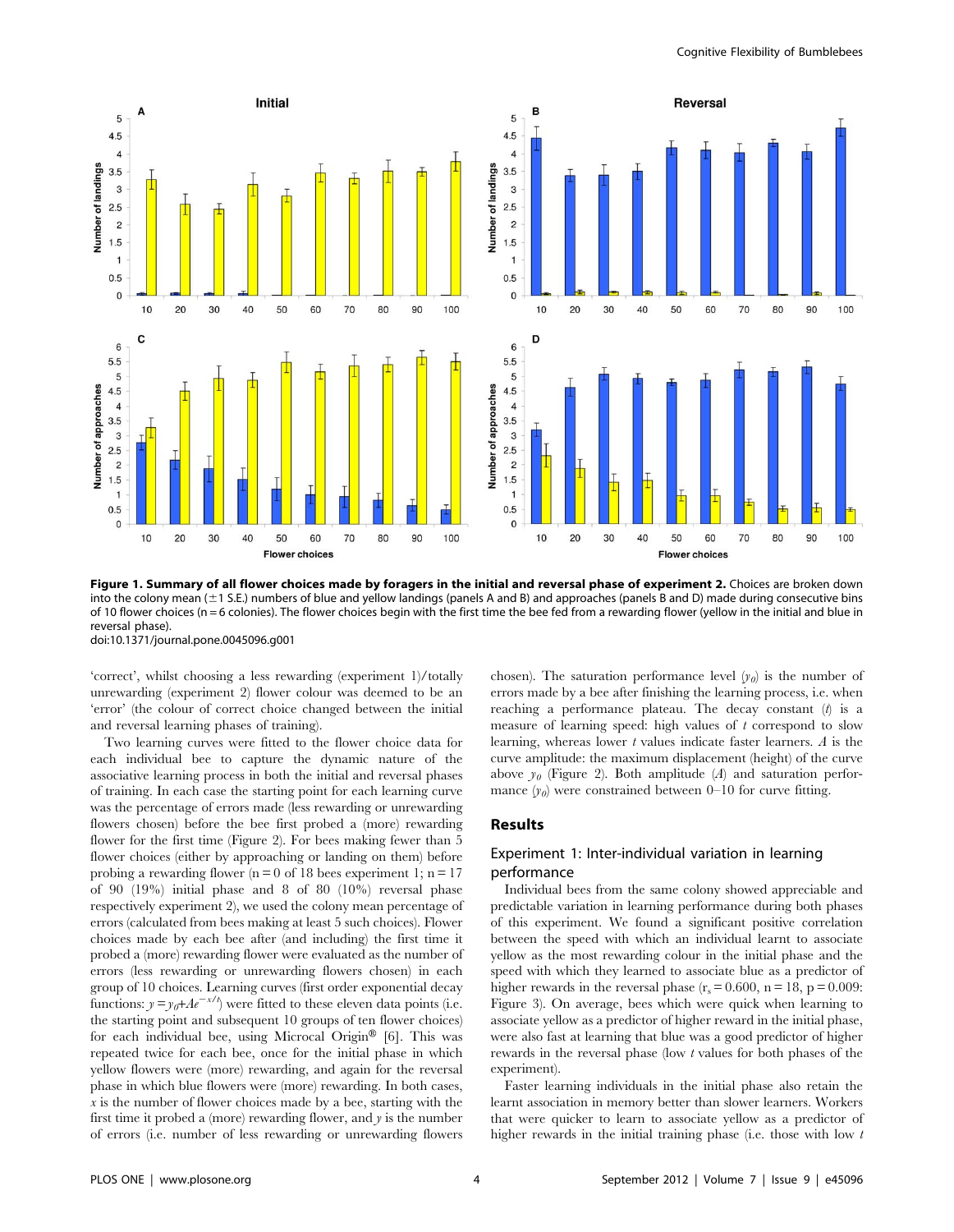

Number of flower choices

Figure 2. Schematic diagram illustrating how bee performance changes during the initial and reversal phases of the learning task. Here, the percentage of errors (less rewarding (experiment 1) or unrewarding (experiment 2) flowers chosen) is plotted against number of flower choices made by a hypothetical bee. The initial learning phase (during which yellow flowers are (more) rewarding) is shown in the left hand panel, whilst the reversal learning phase (during which blue flowers are now (more) rewarding) is shown on the right hand side. The dashed vertical line indicates the point at which the association between floral colour and rewards are reversed. The bee starts the initial learning phase with an innate preference for blue (over yellow), hence initially chooses a high percentage of blue (less rewarding or unrewarding) flowers. Once the bee probes a (more) rewarding, yellow flower the percentage of blue flowers chosen begins to drop as it learns to associate yellow as a predictor of floral rewards. The rate of performance improvement is initially fast, before gradually levelling off to the final task performance plateau  $(y_0)$ . Bees return to making a high percentage of errors when the association between flower colour and reward are reversed. The yellow flowers they learned to visit in the initial learning phase are now less rewarding/totally unrewarding. As soon as bees probe a blue flower, which now contains (more) rewards, they receive positive reinforcement that this colour is now (more) rewarding. doi:10.1371/journal.pone.0045096.g002

values) also showed stronger overnight retention of this learned colour association  $(r_s = -0.473, n = 18, p = 0.047$ : Figure 4). However, the performance of bees in the unrewarded overnight memory retention test was a very poor predictor of their learning speed in the reversal training phase  $(r_s = 0.009, n = 18, p = 0.974)$ . This shows that a) 'forgetting' the initially learnt association overnight was not a prerequisite for faster reversal learning; and b) visiting more flowers of the previously rewarded colour during the unrewarded retention test did not predispose bees to reverse learn faster.

When comparing the performance of individual bees within the same colony we see no evidence of a trade-off between the speed of initial learning and either the subsequent ability to acquire new information or the reliability of memory retrieval (rather both these factors are positively correlated with initial learning speed). In addition, these data indicate that choices for the less rewarding flower colour are indeed 'errors', rather than the bee exploring alternatives to gather information: if this was not the case we would expect that bees making more errors in the initial phase



Figure 3. Correlation between initial and reversal learning speed for eighteen bumble-bee workers from a single colony. High t values correspond to slow learning, while low values are generated by fast learners. Each data point corresponds to the learning speed (t value) for an individual bee. On average, workers which learnt faster (had lower t values) in the initial learning task were also faster at learning to reverse this colour association ( $r_s$  = 0.600, n = 18, p = 0.009). This correlation remains significant even if the outlying data point on the right hand side of the figure is excluded ( $r_s = 0.525$ , n = 17, p = 0.031). doi:10.1371/journal.pone.0045096.g003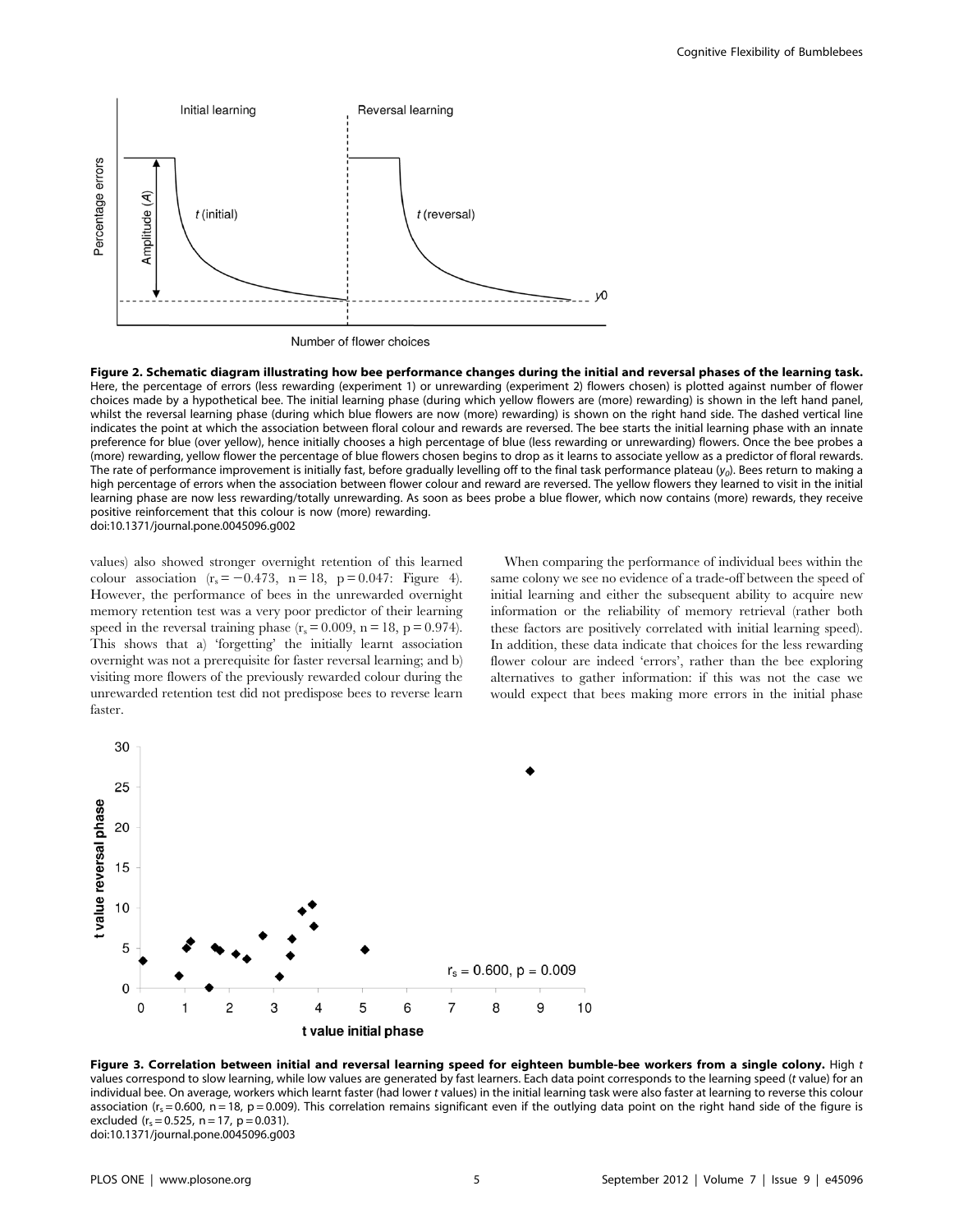

Figure 4. Correlation between initial learning speed and overnight retention of learned association for eighteen bumble-bee workers from a single colony. Bees which were quick to learn to associate yellow as a predictor of high levels of floral reward have low t values. Overnight retention of this learned association was assessed by recording the percentage of yellow flowers chosen in an unrewarded choice test with both blue and yellow flowers (see Methods for details). On average, workers which learnt more quickly that yellow was a predictor of higher concentration sucrose solution rewards (had lower t values) in the initial learning phase were also likely to show a stronger learned preference for yellow in the overnight retention test ( $r_s = -0.473$ , n = 18, p = 0.047). doi:10.1371/journal.pone.0045096.g004

should learn faster in the reversal phase, which is the opposite of what was observed.

## Experiment 2: Intercolony variation in learning performance

There was significant variation in colony learning speed in both the initial and reversal phases of the learning task (t value: Kruskal-Wallis:  $X^2 = 14.283$ , p = 0.014 (initial) and  $X^2 = 21.67$ , p = 0.001 (reversal); Figure 5). The differences in learning speed between bees in these colonies were highlighted when we compared the number of flower choices taken to reduce the number of errors made by 80% from starting performance towards their saturation level  $(y_0, i.e.$  move 80% of the way from the top to the bottom of their learning curve). In the initial phase bees from the fastest learning colony (D3) took on average only 29 flower visits to achieve an 80% improvement in task performance (from starting error levels), while bees from the slowest learning colony (D10) took 105 visits to reach the same performance level (therefore, these two colonies differed in learning speed by a factor of 3.6). In the reversal phase, bees from the fastest learning colony (D4) took on average only 5 flower visits to achieve an 80% improvement in task performance (from starting error levels), while bees from the slowest learning colony (D10) took 33 visits to reach the same level of performance (therefore, these two colonies differed in learning speed by a factor of 7.2).

Although there was also significant variation among colonies in the number of rewarding (yellow) flowers bees landed on during the initial training phase (Kruskal-Wallis:  $X^2 = 12.417$ , p = 0.029: Table 1f), this was not significantly correlated with (t value) learning speed ( $r_s = -0.257$ , n = 6, p = 0.623) or other measures of learning performance. There was no significant intercolony variation in the average number of rewarding (blue) flowers bees landed on during the reversal training phase (Kruskal-Wallis:  $X^2 = 7.715$ , p = 0.173: Table 1g).

We found a significant negative correlation between colony  $t$ value and percentage of unrewarding (yellow) flowers chosen before probing a rewarding flower in the reversal phase

 $(r<sub>s</sub> = -0.853, n = 6, p = 0.031$ : Figure 6). This suggests that colonies which choose yellow more frequently (before probing blue) in the reversal task also have higher learning speed (lower t values). This correlation remained significant when controlling for significant intercolony variation in average forager size (thorax width: Kruskal-Wallis:  $X^2 = 20.464$ , p = 0.001) with partial correlation (partial correlation coefficient  $= -0.8894$ , p  $= 0.043$ ).

Comparing the average colony performance we found a significant positive correlation between colony learning speed (t value) in the initial and reversal learning phase  $(r_s = 0.872, n = 6,$  $p = 0.023$ ; Figure 7). Controlling for significant intercolony variation in average forager size (thorax width), this correlation between initial and reversal learning speed was still upheld (partial correlation coefficient =  $0.8941$ , p =  $0.041$ ). Thus colonies which were fast at learning to associate yellow as a predictor of reward in the initial phase were also quick to learn in the reversal situation.

#### **Discussion**

Our study relates to a fundamental question in the evolutionary biology of learning – why is learning gradual rather than instantaneous [10,11]? We examine the potential trade-offs between rapid learning and other memory-related performance using an ecologically relevant associative learning paradigm. If variation in the speed with which an association is learned has significant repercussions for subsequent behavioural flexibility, we would expect the learning performance of initially rapid learners to be subsequently impaired when associations (such as those between floral colour and reward) are reversed. Here, we find a positive correlation between the learning speed of both individuals within a single colony (experiment 1), and also among colonies (experiment 2), in their performance in the initial and reversal phases of a colour learning task. This suggests that both at the individual and colony level fast initial learning does not appear to constrain subsequent cognitive flexibility. Overall, our results provide no evidence of a trade-off between learning speed and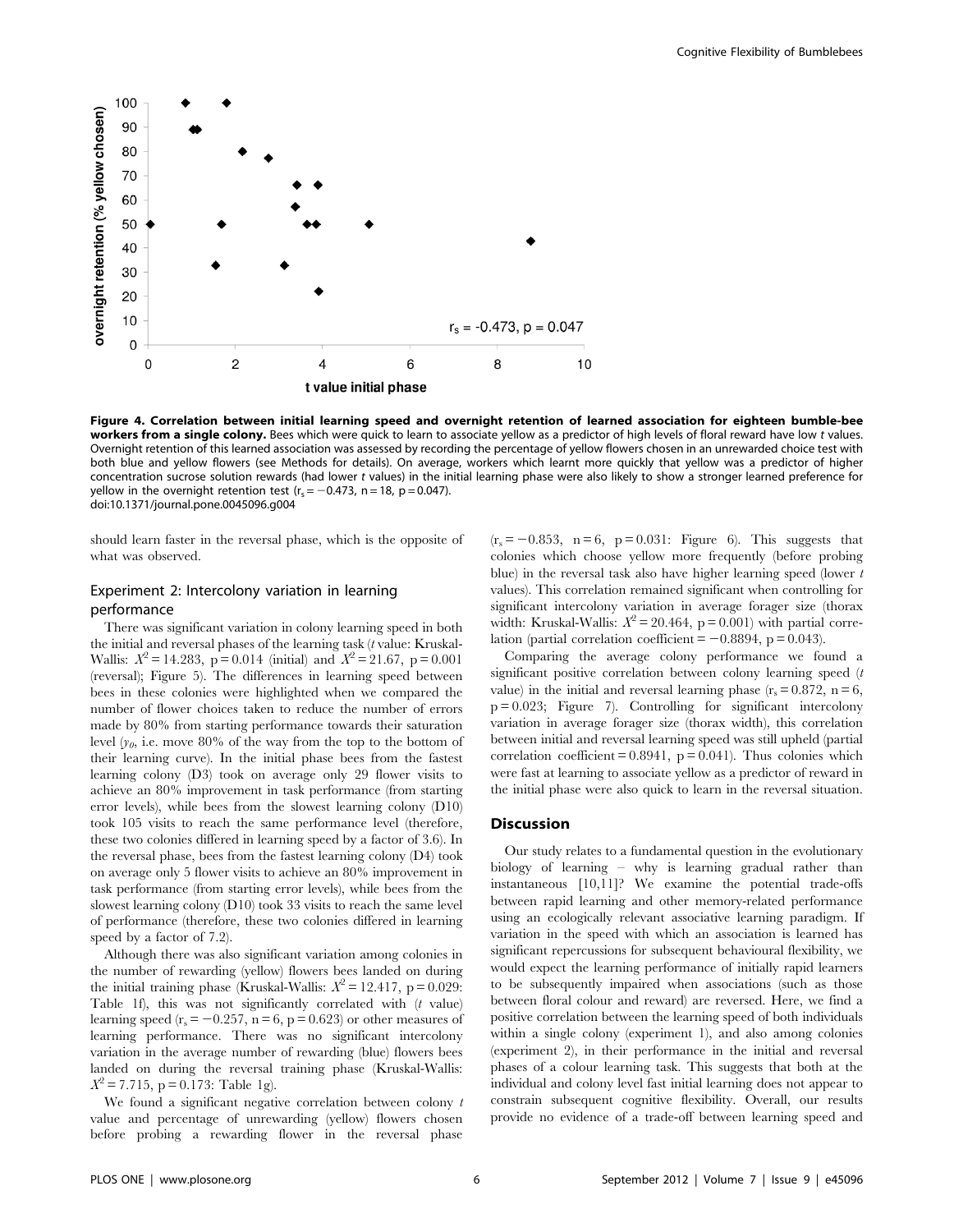

Figure 5. Variation in learning speed (<sup>t</sup> values) of bumblebees from the six colonies in the initial and reversal learning phase of experiment 2. High values of t correspond to slow learning bees, whereas lower t values indicate faster learners. In each box the thick horizontal bar is the colony median, whilst the lower and upper edges represent the 25% and 75% quartiles respectively. Whiskers indicate the maximum and minimum values that are not outliers. Outliers are represented by open circles, extreme values by asterisks. The number of bees tested in each colony (N) is displayed along the x-axis, and colonies are ranked by increasing 75% quartile values from left to right. Variation in learning speed for the initial phase is shown in panel A, and for the reversal phase in panel B. doi:10.1371/journal.pone.0045096.g005

memory performance in bumblebees in this visual associative learning task, but indeed the opposite.

Whilst the process of learning happens within the brain of an individual bee, reproduction in social insects is restricted to a subset of individuals within each colony. Hence heritable intercolony, rather than inter-individual, variation in cognitive

performance forms the raw material upon which any selection for learning ability might act. However, before we consider the potential adaptive consequences of variation in cognitive flexibility at the colony level, we must first consider the evidence for tradeoffs in individual workers. Comparing the performance of individual bees (experiment 1), our results support the idea that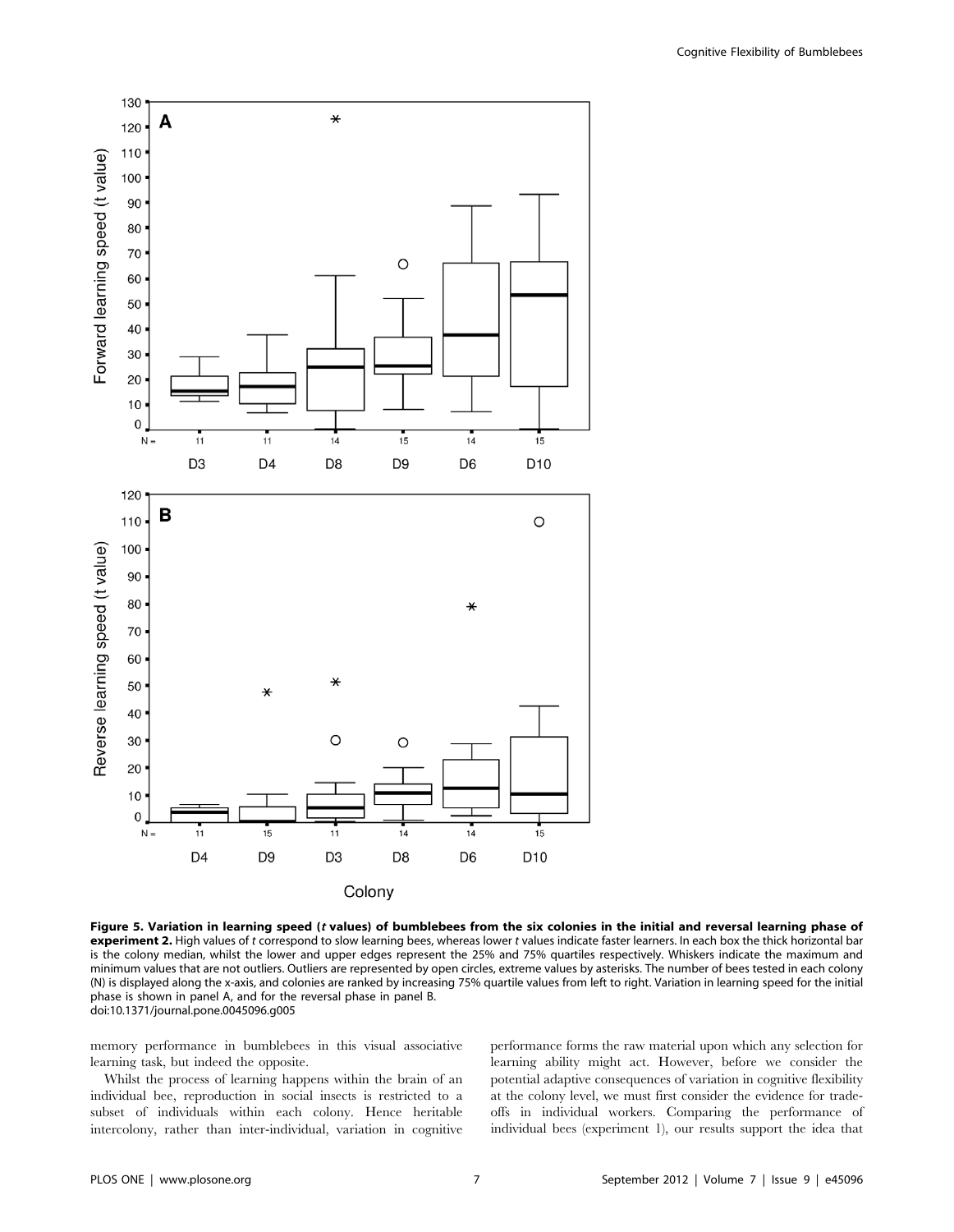

Figure 6. Correlation between percentage errors before probing first rewarding (blue) flower and learning speed for six colonies in reversal phase. High t values correspond to slow learning, while low values are generated by fast learners. Data presented are colony mean ( $\pm 1$ ) S.E.) t values on the x-axis, and the mean  $(\pm 1 \, S.E.)$  percentage of unrewarding, yellow flowers chosen by each colony on the y-axis. On average, colonies which made more errors before probing a rewarding, blue, flower for the first time also had higher learning speed in the reversal phase of this learning task  $(r_s = -0.853, n = 6, p = 0.031)$ . doi:10.1371/journal.pone.0045096.g006

workers which were fast learners in the initial phase were also quicker to reverse this association; this contrasts with the hypothesis of a trade-off between initial learning speed and subsequent cognitive flexibility (at least within the same sensory modality). Increasing interest in the behavioural syndrome perspective [51–53], suggests this angle deserves further direct investigation. Indeed, more consistent relative performance of individuals might be observed across contexts if learning ability was assessed across different sensory modalities rather than two visual tasks as used in our experiments. In the field of human research this interest in consistency of 'intelligence' across tasks dates back well over 100 years, and is the very philosophy underpinning IQ tests [54–56].

Decision accuracy is dependent on the information available to the animal making the choice. Gathering additional information, or improving the quality of the information already available, typically improves decision accuracy. However it usually incurs a cost in terms of the time invested to obtain it [57]. If information, such as which flower species currently contains the most rewards, can quickly become inaccurate due to changes in the environment animals may adopt behavioural strategies to update the information they have. One possible strategy for foraging bees could be to make periodic exploratory visits to each different flower species to check what rewards they contain [24,58,59]. Hence, it is possible that bees in our experiments may have chosen flowers containing lower quality rewards to evaluate whether the information about the relative rewards of both flower colours they had learnt was still



Figure 7. Correlation between initial and reversal learning speed for six bumble-bee colonies. High t values correspond to slow learning, while low values are generated by fast learners. Data presented are colony mean t values ( $\pm$ 1 S.E.). On average, colonies with higher learning speeds (lower t values) in the initial learning task were also faster at learning to reverse this colour association ( $r_s$  = 0.872, n = 6, p = 0.023). doi:10.1371/journal.pone.0045096.g007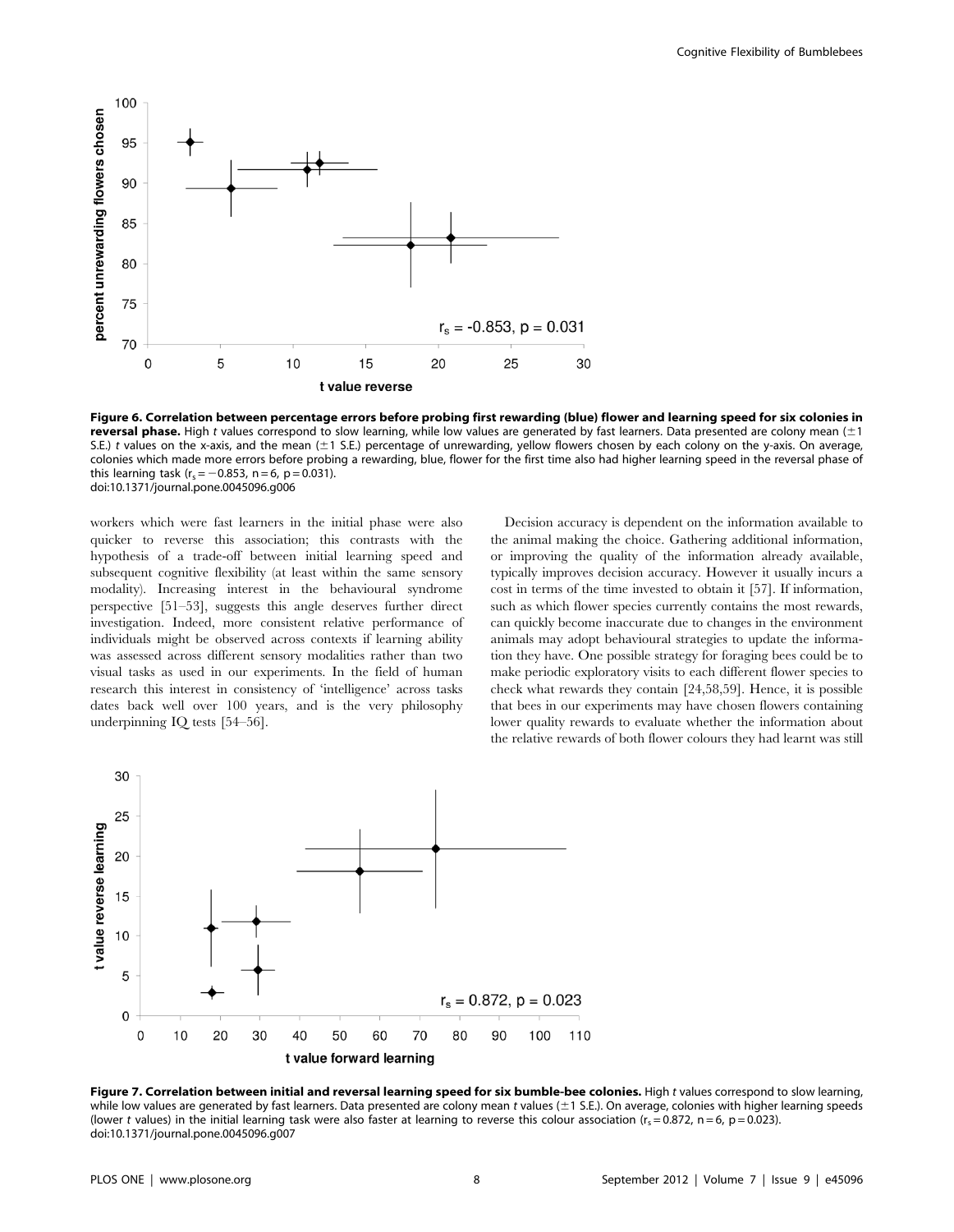correct. In such a scenario these choices for the less rewarding flower colour would not be an error in their associative learning, but potentially an adaptive choice. If bees choosing the less rewarding colour were indeed gathering information we would expect bees making more such choices to perform better in the reversal learning phase. However, our results provide no support for this idea suggesting that choices for the less rewarding colour are indeed decision errors.

We also observed that faster learning individuals in the initial phase were better at retaining this learnt association in memory overnight than slower learners. Interestingly, this finding contrasts with work on *Drosophila* larvae indicating that the rover genotype is quicker at learning to avoid a conditioned odour than the sitter genotype, but that rovers were poorer than sitters at retaining this learned association [7,8], although the Drosophila research compared the performance of two distinct genotypes with a single gene polymorphism, and our study documented variation among bumblebee workers within a colony.

Although lasting only a single foraging bout, the overnight memory retention test (in which both flower colours were unrewarding) could have lead to partial extinction of the initial learned association (in experiment 1). However, even in the absence of such an unrewarded overnight retention test, the overall effect (a positive correlation between the initial and the reversal learning phase) was the same in experiment 2. It is also important to keep in mind that extinction (on a per trial basis) is a much slower process than acquisition (i.e. many more extinction trials are needed to achieve the same change in behavioural response as in rewarded trials [60,61]) - in other words a brief unrewarded phase is unlikely to have a profound effect on subsequent reversal learning, especially since it was experienced by all individuals equally. Comparable reversal learning protocols to experiment 1 have been used in other studies (e.g. [62]), although because they trained bees in groups using proboscis extension reflex (PER) conditioning it is not possible to elucidate any differential effects of extinction trials (between initial and reversal learning phases) on individual bees.

The overnight memory retention test might have differential effects on bees depending on their performance in the initial training task. Bees with better overnight memory could visit yellow more frequently during the retention test, allowing them more opportunity to extinguish the initial association, potentially making them better prepared to undertake reversal training. If this hypothesis is correct we would expect that overnight retention performance should predict reversal learning speed. However this is not the case - the performance of bees in the unrewarded overnight memory retention test was very poorly correlated with their learning speed in reversal training. So while the initial learning speed of individual bees predicts both their overnight retention performance and reversal learning speed, individual overnight retention performance does not predict reversal learning speed.

Comparing mean t values for the initial and reversal tasks for each colony indicates that members of all colonies learned the reverse association (between blue and reward) considerably more quickly than the initial association between yellow and reward (initial phase: Figure 7). Whilst all bees have more experience learning in this particular context (arena cues, etc.) by the time the reversal is performed, we might have expected this result because naïve  $B$ . terrestris workers show a strong innate bias for blue over yellow in unrewarded choice tests [42,43]. Hence, during the initial phase bees must overcome their innate preference for blue (over yellow) and learn to associate yellow as a predictor of floral reward. In this experiment all colonies showed an initial preference for blue prior to probing a rewarding, yellow flower for the first time (overall mean across 6 colonies  $= 64.3\%$ : Figure 8a). This initial blue preference was effectively modified by experience during the initial learning phase, meaning that bees began the reversal learning phase with a strong learned preference for yellow (colony mean range  $= 82.3 - 95.2\%$ : Figure 8a). It is interesting that despite the fact that this yellow preference at the start of the reversal phase is considerably stronger than the blue preference at the onset of initial learning, the learning speed of each colony was appreciably faster in the reversal (compared to initial) phase. Also, those colonies which chose yellow more frequently, prior to probing a blue, rewarding flower for the first time, had higher average learning speed in the reversal phase. This suggests that stronger initial colour bias, whether learned or innate, promotes more rapid association of the initially nonpreferred colour and reward. Another possible explanation why bees learned the reverse association more quickly than the initial association might be related to the overlearning reversal effect [63,64]; when training continues beyond the task saturation level this 'overtraining' (overlearning) can lead to the animal showing a greater readiness for reversal learning [13,65].

Evidence from honeybees suggests that their associative learning performance deteriorates significantly following serial reversal of stimulus-reward contingencies with either two colours [64] or odours [38]. This suggests that serial reversals of same pair of stimuli (whether odours or colours) cause honeybees to struggle with the discrimination task (whether free-flying [64] or harnessed [38]). Another study suggesting honeybee learning performance actually improved with exposure to serial successive reversals between odour cues and reward [66] could be explained by configural learning as the odour pairs to be discriminated in each phase of the reversal training procedure were unique (e.g. phase 1: A+ vs. B-, phase 2: B+ vs. C-, phase 3: C+ vs. D- $(+=$  rewarded,  $=$  = unrewarded odours) [38]). It would be of interest to examine if bumblebees respond in a similar way if trained in serial reversal experiments in the laboratory. Evidence from Bombus impatiens trained to turn left or right in a T-maze depending on the colour presented at the maze entrance suggests that after a period of relatively poor task performance, learning can improve after seven or more reversals [32].

It is easy to see how both fast initial learning and subsequent behavioural flexibility, by rapid reversal of learned associations, might be advantageous to a bee foraging in a complex environment in which the predictive value of floral cues changes rapidly. As bumblebee colonies in our study that learned to associate yellow with rewards rapidly were also quick to reverse this association, this suggests fast learning does not compromise subsequent flexibility (at least when considering visual learning tasks). This ability to rapidly learn to make and break associations between floral colour and reward is likely to have contributed to the higher levels of nectar foraging efficiency (a robust proxy measure of colony fitness) shown by faster learning B. terrestris colonies in our earlier study [6]. As all colonies experienced very similar environmental conditions (both in commercial rearing facilities and during their time in the laboratory) we infer that the variation in learning performance observed at both the individual and colony level is largely genetically determined. Due to reproductive division of labour, any selective forces on cognitive performance will act primarily on heritable variation at the colony level. However, the similar correlation between initial learning speed and subsequent behavioural flexibility both among individuals (within a colony) and also among colonies suggests that selection could also be indirectly affecting individual performance (e.g. via pleiotropic effects).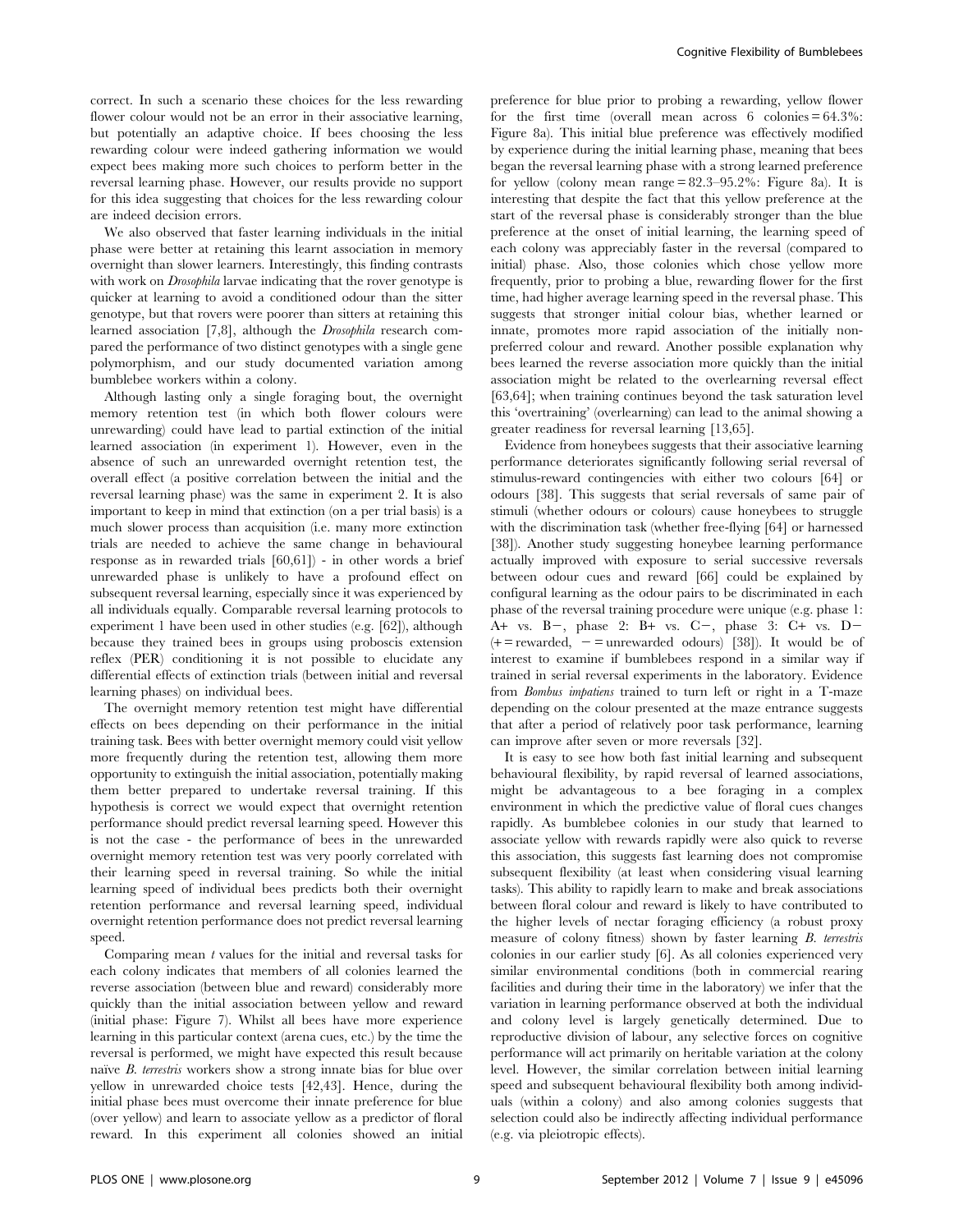

Figure 8. Flower choices made before probing a rewarding flower for the first time in both the initial and reversal phase of experiment 2. In the initial learning phase, there were no significant intercolony differences in either the percentage of unrewarding (blue) flowers chosen, effectively the strength of preference for blue over yellow (Kruskal-Wallis:  $X^2 = 6.965$ , p = 0.222: white columns – panel A) or the number of flower choices made before probing a rewarding (yellow) flower for the first time (Kruskal-Wallis:  $X^2 = 7.735$ , p = 0.171: white columns – panel B). Hence, on average all bees chose blue flowers 64.3% ( $\pm$ 2.7: mean  $\pm$ 1 S.E.) of the time, and made 22.1 ( $\pm$ 2.6: mean  $\pm$ 1 S.E.) flower choices before they probed a rewarding (yellow) flower for the first time. When the association between colour and reward was reversed, we observed intercolony variation in the percentage of unrewarding (yellow) flowers chosen before probing a rewarding flower (Kruskal-Wallis:  $X^2 = 10.341$ , p = 0.066), although non-significant, this variation among colonies is suggestive of a trend (colony mean range = 82.3–95.2%: grey columns – panel A). There was significant intercolony variation in the number of flower choices made before probing a rewarding (blue) flower (Kruskal-Wallis:  $X^2 = 27.532$ , p<0.0005: grey columns - panel B). Three colonies made on average only 15 or 16 choices, whilst the other three colonies made between 37 and 47. Column heights are colony mean  $(\pm 1$  S.E.) values. Colonies are ordered left to right by increasing percentage (panel A) or number (panel B) of unrewarding (yellow) flowers chosen in the reversal phase. doi:10.1371/journal.pone.0045096.g008

Our results indicate that some colonies are better able to learn to form and reverse associations between colour and reward. This might suggest that colony differences in learning performance and flexibility could reflect more general differences in colony cognitive ability, or 'general intelligence'  $(g)$  [54,56]. It would be interesting to examine whether colonies which learn (and reverse) colour associations rapidly also show consistently high levels of learning performance in other visual tasks (e.g. spatial learning) or in associative tasks involving other sensory modalities (e.g. odour or tactile cue learning). Preliminary support for this view comes from honeybee learning experiments (using proboscis extension re-

sponse conditioning) in which the group of individuals which were most sensitive to sucrose stimuli show improved learning in both odour and tactile conditioning [50,67]. If future work can confirm that performance levels in an associative learning task using one modality are indeed indicative of relative performance in other modalities across individuals and colonies we would be closer to the important goal of understanding the adaptive value of variation in cognitive abilities.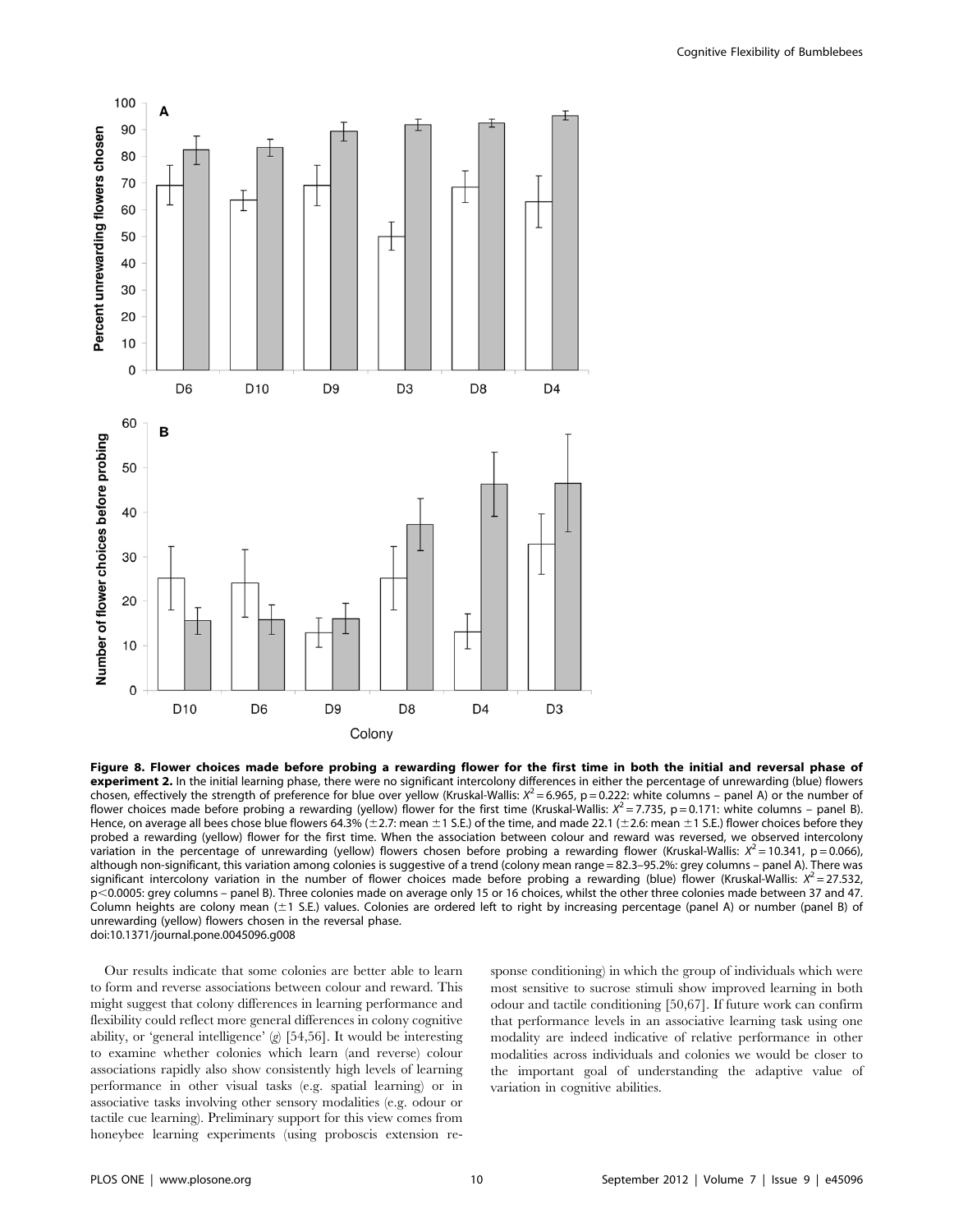#### Acknowledgments

We thank Tom Ings, Nicole Milligan, Oscar Ramos Rodríguez, Hans Reinhold and Ralph Stelzer for help with data collection.

#### References

- 1. Dukas R, Bernays EA (2000) Learning improves growth rate in grasshoppers. Proceedings of the National Academy of Sciences of the United States of America 97: 2637–2640.
- 2. Dukas R, Duan JJ (2000) Fitness consequences of associative learning in a parasitoid wasp. Behavioral Ecology 11: 536–543.
- 3. Mery F, Kawecki TJ (2003) A fitness cost of learning ability in Drosophila melanogaster. Proceedings of the Royal Society B: Biological Sciences 270: 2465– 2469.
- 4. Mery F, Kawecki TJ (2004) An operating cost of learning in Drosophila melanogaster. Animal Behaviour 68: 589–598.
- 5. Mery F, Kawecki TJ (2005) A cost of long-term memory in Drosophila. Science 308: 1148.
- Raine NE, Chittka L (2008) The correlation of learning speed and natural foraging success in bumble-bees. Proceedings of the Royal Society B: Biological Sciences 275: 803–808.
- 7. Mery F, Belay AT, So AKC, Sokolowski MB, Kawecki TJ (2007) Natural polymorphism affecting learning and memory in Drosophila. Proceedings of the National Academy of Sciences of the United States of America 104: 13051-13055.
- 8. Papaj DR, Snell-Rood EC (2007) Memory flies sooner from flies that learn faster. Proceedings of the National Academy of Sciences of the United States of America 104: 13539–13540.
- 9. Bolhuis JJ (1991) Mechanisms of avian imprinting a review. Biological Reviews of the Cambridge Philosophical Society 66: 303–345.
- 10. Dukas R, Real LA (1993) Effects of nectar variance on learning by bumble bees. Animal Behaviour 45: 37–41.
- 11. Dukas R (1998) Evolutionary ecology of learning. In: Dukas R, ed. Cognitive Ecology: the Evolutionary Ecology of Information Processing and Decsion Making, University of Chicago Press: Chicago/USA. pp. 129–174.
- 12. Pavlov IP (1927) Lectures on Conditioned Reflexes. New York: International Publishers.
- 13. Bitterman ME (1965) Phyletic differences in learning. American Psychologist 20: 396–410.
- 14. Bond AB, Kamil AC, Balda RP (2007) Serial reversal learning and the evolution of behavioral flexibility in three species of North American corvids (Gymnorhinus cyanocephalus, Nucifraga columbiana, Aphelocoma californica). Journal of Comparative Pyschology 121: 373–379.
- 15. Kehagia AA, Murray GK, Robbins TW (2010) Learning and cognitive flexibility: frontostriatal function and monoaminergic modulation. Current Opinion in Neurobiology 20: 199–204.
- 16. Rygula R, Walker SC, Clarke HF, Robbins TW, Roberts AC (2010) Differential contributions of the primate ventrolateral prefrontal and orbitofrontal cortex to serial reversal learning. Journal of Neuroscience 30: 14552–14559.
- 17. Parker MO, Gaviria J, Haigh A, Millington ME, Brown VJ, Combe FJ, Brennan CH (2012) Discrimination reversal and attentional sets in zebrafish (Danio rerio). Behavioural Brain Research 232: 264–268.
- 18. Eisenhardt D, Menzel R (2007) Extinction learning, reconsolidation and the internal reinforcement hypothesis. Neurobiology of Learning and Memory 87: 167–173.
- 19. Brown VJ, Tait DS (2010) Behavioral flexibility: attentional shifting, rule switching and response reversal. In: Stolerman IP, ed. Encyclopedia of Psychopharmacology, Springer-Verlag: Berlin. pp. 209–213.
- 20. Bouton ME (2004) Context and behavioral processes in extinction. Learning & Memory 11: 485–494.
- 21. Dalley JW, Cardinal RN, Robbins TW (2004) Prefrontal executive and cognitive functions in rodents: neural and neurochemical substrates. Neuroscience and Biobehavioral Reviews 28: 771–784.
- 22. Myers KM, Davis M (2002) Behavioral and neural analysis of extinction. Neuron 36: 567–584.
- 23. Stollhoff N, Menzel R, Eisenhardt D (2005) Spontaneous recovery from extinction depends on the reconsolidation of the acquisition memory in an appetitive learning paradigm in the honeybee (Apis mellifera). Journal of Neuroscience 25: 4485–4492.
- 24. Heinrich B (1976) The foraging specializations of individual bumblebees. Ecological Monographs 46: 105–128.
- 25. Raine NE, Chittka L (2007) Nectar production rates of 75 bumblebee-visited flower species in a German flora (Hymenoptera: Apidae: Bombus terrestris). Entomologia Generalis 30: 191–192.
- 26. Willmer PG, Stone GN (2004) Behavioral, ecological, and physiological determinants of the activity patterns of bees. Advances in the Study of Behavior 34: 347–466.
- 27. Raine NE, Ings TC, Ramos-Rodríguez O, Chittka L (2006) Intercolony variation in learning performance of a wild British bumblebee population (Hymenoptera: Apidae: Bombus terrestris audax). Entomologia Generalis 28: 241– 256.

#### Author Contributions

Conceived and designed the experiments: NER LC. Performed the experiments: NER LC. Analyzed the data: NER. Contributed reagents/ materials/analysis tools: NER LC. Wrote the paper: NER LC.

- 28. Mallon EB, Brockmann A, Schmid-Hempel P (2003) Immune response inhibits associative learning in insects. Proceedings of the Royal Society B: Biological Sciences 270: 2471–2473.
- 29. Alghamdi A, Dalton L, Phillis A, Rosato E, Mallon EB (2008) Immune response impairs learning in free-flying bumble-bees. Biology Letters 4: 479–481.
- 30. Alghamdi A, Raine NE, Rosato E, Mallon EB (2009) No evidence for an evolutionary trade-off between learning and immunity in a social insect. Biology Letters 5: 55–57.
- 31. McGaugh JL (2000) Memory a century of consolidation. Science 287: 248– 251.
- 32. Chittka L (1998) Sensorimotor learning in bumblebees: long-term retention and reversal training. Journal of Experimental Biology 201: 515–524.
- 33. Chittka L, Thomson JD (1997) Sensori-motor learning and its relevance for task specialization in bumble bees. Behavioral Ecology and Sociobiology 41: 385– 398.
- 34. Woodward GL, Laverty TM (1992) Recall of flower handling skills by bumble bees: a test of Darwin's interference hypothesis. Animal Behaviour 44: 1045– 1051.
- 35. Dudai Y (2004) The neurobiology of consolidations, or, how stable is the engram? Annual Review of Psychology 55: 51–86.
- 36. Hadar R, Menzel R (2010) Memory formation in reversal learning of the honeybee. Frontiers in Behavioral Neuroscience 4: 186.
- 37. Bitterman ME (1976) Incentive contrast in honeybees. Science 192: 380–382.
- 38. Mota T, Giurfa M (2010) Multiple reversal olfactory learning in honeybees. Frontiers in Behavioral Neuroscience 4: 1–9.
- 39. Brandes C (1988) Estimation of heritability of learning behaviour in honeybees (Apis mellifera capensis). Behavior Genetics 18: 119–132.
- 40. Latshaw JS, Smith BH (2005) Heritable variation in learning performance affects foraging preferences in the honey bee (Apis mellifera). Behavioral Ecology and Sociobiology 58: 200–207.
- 41. Laloi D, Pham-Delègue MH (2010) Patriline-level variability in olfactory learning in the honey bee. Apidologie 41: 436–442.
- 42. Raine NE, Ings TC, Dornhaus A, Saleh N, Chittka L (2006) Adaptation, genetic drift, pleiotropy, and history in the evolution of bee foraging behavior. Advances in the Study of Behavior 36: 305–354.
- 43. Lunau K, Wacht S, Chittka L (1996) Colour choices of naive bumble bees and their implications for colour perception. Journal of Comparative Physiology A 178: 477–489.
- 44. Worden BD, Skemp AK, Papaj DR (2005) Learning in two contexts: the effects of interference and body size in bumblebees. Journal of Experimental Biology 208: 2045–2053.
- 45. Riveros AJ, Gronenberg W (2009) Olfactory learning and memory in the bumblebee Bombus occidentalis. Naturwissenschaften 96: 851–856.
- 46. Spaethe J, Brockmann A, Halbig C, Tautz J (2007) Size determines antennal sensitivity and behavioral threshold to odors in bumblebee workers. Naturwissenschaften 94: 733–739.
- 47. Spaethe J, Chittka L (2003) Interindividual variation of eye optics and single object resolution in bumblebees. Journal of Experimental Biology 206: 3447– 3453.
- 48. Ings TC, Raine NE, Chittka L (2009) A population comparison of the strength and persistence of innate colour preference and learning speed in the bumblebee Bombus terrestris. Behavioral Ecology and Sociobiology 63: 1207–1218.
- 49. Cnaani J, Thompson JD, Papaj DR (2006) Flower choice and learning in foraging bumblebees: effects of variation in nectar volume and concentration. Ethology 112: 278–285.
- 50. Scheiner R, Page RE, Erber J (2001) Responsiveness to sucrose affects tactile and olfactory learning in preforaging honey bees of two genetic strains. Behavioural Brain Research 120: 67–73.
- 51. Bell AM (2007) Future directions in behavioural syndromes research. Proceedings of the Royal Society B: Biological Sciences 274: 755–761.
- 52. Briffa M, Rundle SD, Fryer A (2008) Comparing the strength of behavioural plasticity and consistency across situations: animal personalities in the hermit crab Pagurus bernhardus. Proceedings of the Royal Society B: Biological Sciences 275: 1305–1311.
- 53. Sih A, Bell A, Johnson JC (2004) Behavioral syndromes: an ecological and evolutionary overview. Trends in Ecology & Evolution 19: 372–378.
- 54. Deary IJ (2001) Intelligence: a very short introduction. Oxford: Oxford University Press.
- 55. Roth G, Dicke U (2005) Evolution of the brain and intelligence. Trends in Cognitive Sciences 9: 250–257.
- 56. Reader SM, Hager Y, Laland KN (2011) The evolution of primate general and cultural intelligence. Proceedings of the Royal Society B: Biological Sciences 366: 1017–1027.
- 57. Chittka L, Skorupski P, Raine NE (2009) Speed-accuracy tradeoffs in animal decision making. Trends in Ecology & Evolution 24: 400–407.